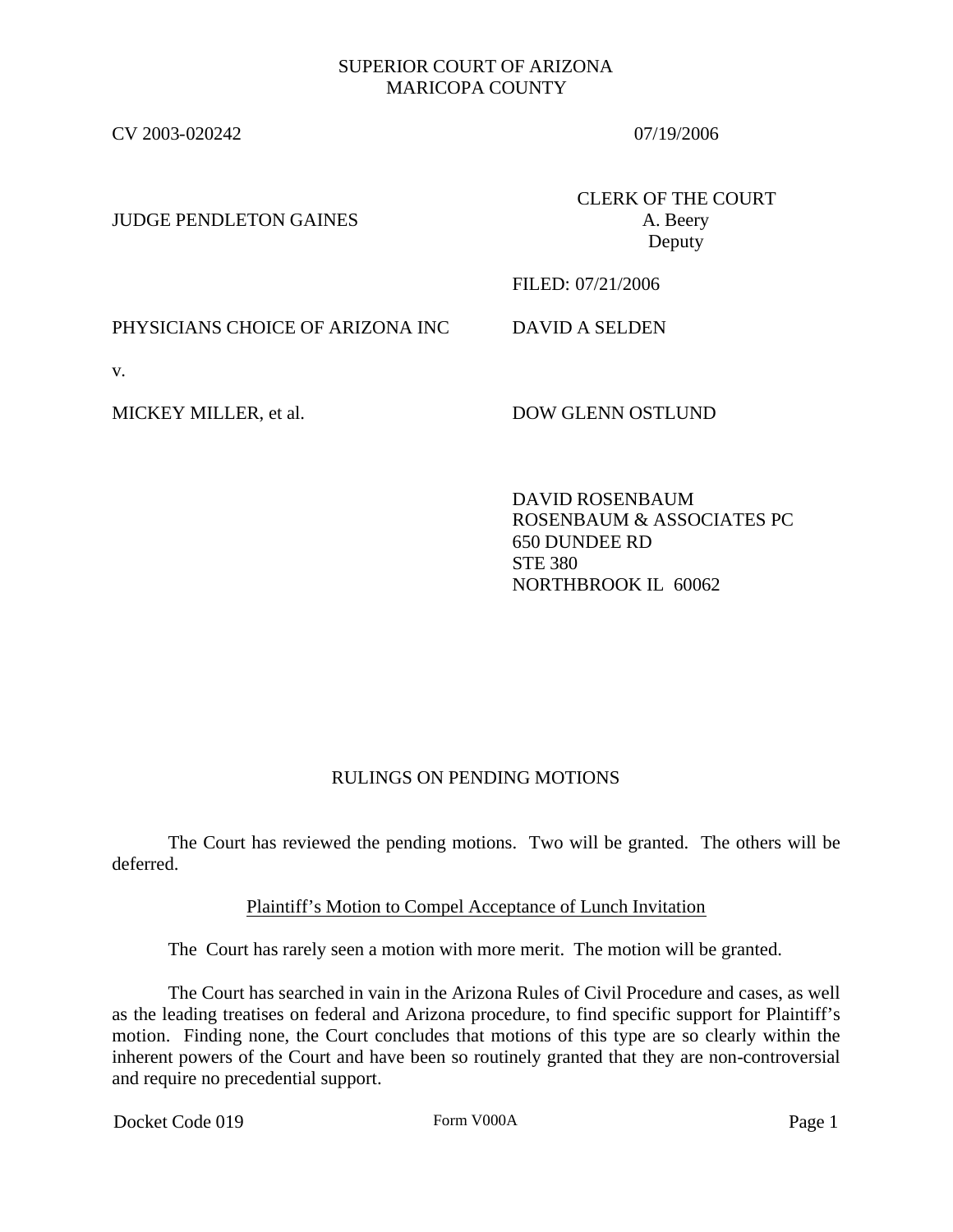CV 2003-020242 07/19/2006

The writers support the concept. Conversation has been called "the socializing instrument par excellence" (Jose Ortega y Gasset, Invertebrate Spain) and "one of the greatest pleasures in life" (Somerset Maugham, The Moon and Sixpence). John Dryden referred to "Sweet discourse, the banquet of the mind" (The Flower and the Leaf).

Plaintiff's counsel extended a lunch invitation to Defendant's counsel "to have a discussion regarding discovery and other matters." Plaintiff's counsel offered to "pay for lunch." Defendant's counsel failed to respond until the motion was filed.

Defendant's counsel distrusts Plaintiff's counsel's motives and fears that Plaintiff's counsel's purpose is to persuade Defendant's counsel of the lack of merit in the defense case. The Court has no doubt of Defendant's counsel's ability to withstand Plaintiff's counsel's blandishments and to respond sally for sally and barb for barb. Defendant's counsel now makes what may be an illusory acceptance of Plaintiff's counsel's invitation by saying, "We would love to have lunch at Ruth's Chris with/on  $\ldots$ " Plaintiff's counsel.<sup>1</sup>

Plaintiff's counsel replies somewhat petulantly, criticizing Defendant's counsel's acceptance of the lunch invitation on the grounds that Defendant's counsel is "now attempting to choose the location" and saying that he "will oblige," but Defendant's counsel "will pay for its own meal."

There are a number of fine restaurants within easy driving distance of both counsel's offices, e.g., Christopher's, Vincent's, Morton's, Donovan's, Bistro 24 at the Ritz-Carlton, The Arizona Biltmore Grill, Sam's Café (Biltmore location), Alexi's, Sophie's and, if either counsel has a membership, the Phoenix Country Club and the University Club. Counsel may select their own venue or, if unable to agree, shall select from this list in order. The time will be noon during a normal business day. The lunch must be conducted and concluded not later than August 18, 2006.<sup>2</sup>

Each side may be represented by no more than two (2) lawyers of its own choosing, but the principal counsel on the pending motions must personally appear.

\_\_\_\_\_\_\_\_\_\_\_

<sup>&</sup>lt;sup>1</sup> Everyone knows that Ruth's Chris, while open for dinner, is not open for lunch. This is a matter of which the Court may take judicial notice.

 $2^2$  The Court is aware of the penchant of Plaintiff's counsel to take extended cruises during the summer months.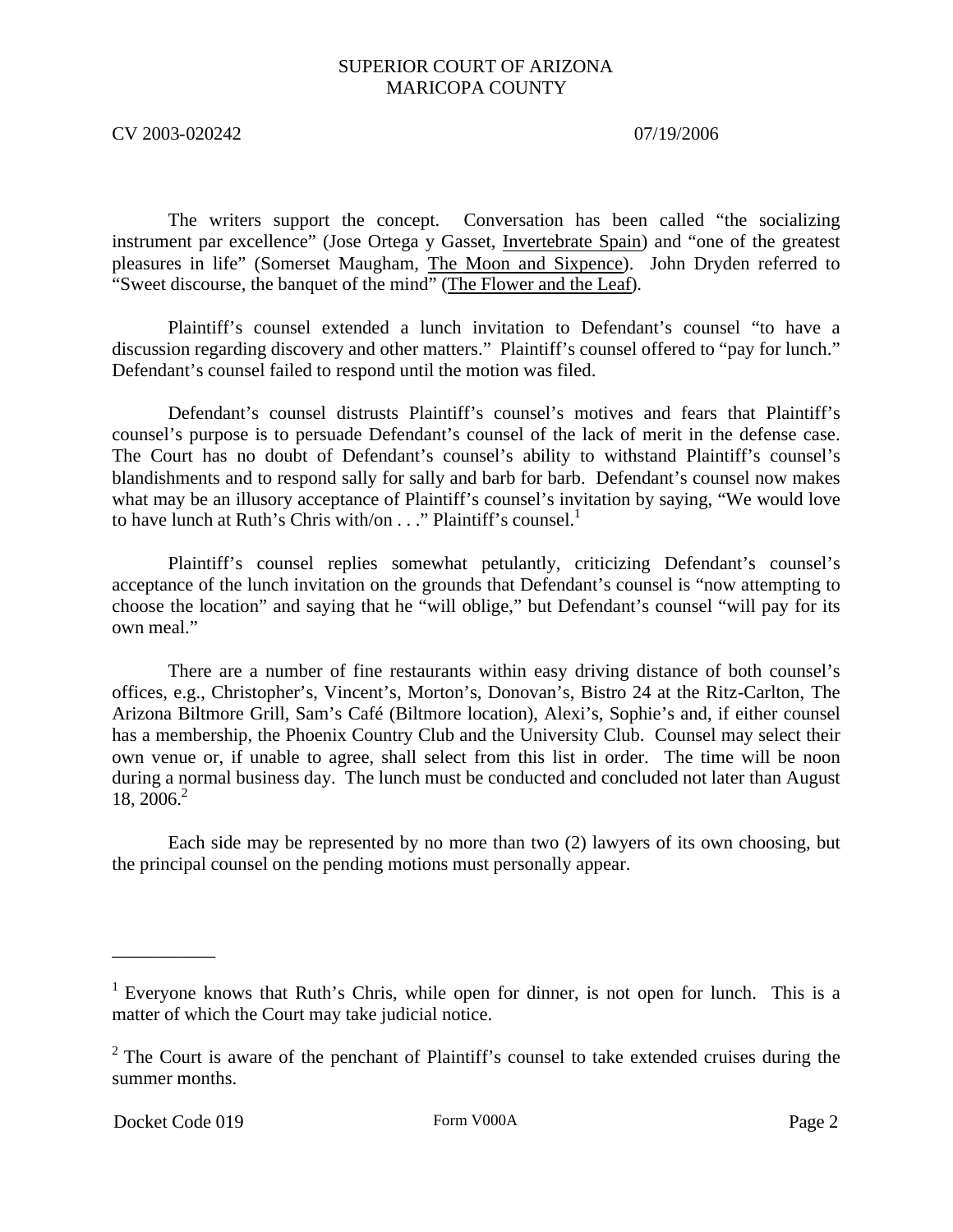CV 2003-020242 07/19/2006

The cost of the lunch will be paid as follows: Total cost will be calculated by the amount of the bill including appetizers, salads, entrees and one non-alcoholic beverage per participant.<sup>3</sup> A twenty percent (20%) tip will be added to the bill (which will include tax). Each side will pay its pro rata share according to number of participants. The Court may reapportion the cost on application for good cause or may treat it as a taxable cost under ARS § 12-331(5).

During lunch, counsel will confer regarding the disputes identified in Plaintiff's motion to strike Defendant's discovery motion and Defendant's motions to quash, for protective order and for commission authorizing out-of-state depositions.<sup>4</sup> At the initiative of Plaintiff's counsel, a brief joint report detailing the parties' agreements and disagreements regarding these motions will be filed with the Court not later than one week following the lunch and, in any event, not later than noon, Wednesday, August 23, 2006.

### Defendant's Motion to Strike Proposed Amended Complaint

To demonstrate to counsel that the Court has more on its mind than lunch, the Court has considered Defendant's motion to strike Plaintiff's proposed amended complaint. The motion will be granted.

Plaintiff's proposed amended complaint is 56 pages long and has 554 separately numbered paragraphs. It contains 19 counts. It is prolix and discursive in the extreme. It violates the Court's order of July 22, 2005, permitting the Plaintiff to file "an agreed-upon form of Amended Complaint to clean up housekeeping matters." It is not the "short and plain statement" required by Rule  $8(a)(2)$ . It is a pleading of a type specifically condemned in Anserv Insurance Services, Inc., vs. Albrecht, 192 Ariz. 48, 49-50 (1998) (trial court should have stricken 269-page, 1322-paragraph complaint). Most importantly, it violates the observation of French philosopher Blaise Pascal, who concluded a long letter with an apology, saying he "had not the leisure to make it shorter." Since this is a 2003 case with no end in sight, Plaintiff's counsel has the leisure to make his complaint shorter.

\_\_\_\_\_\_\_\_\_\_\_

<sup>&</sup>lt;sup>3</sup> Alcoholic beverages may be consumed, but at the personal expense of the consumer.

<sup>&</sup>lt;sup>4</sup> The Court suggests that serious discussion occur after counsel have eaten. The temperaments of the Court's children always improved after a meal.